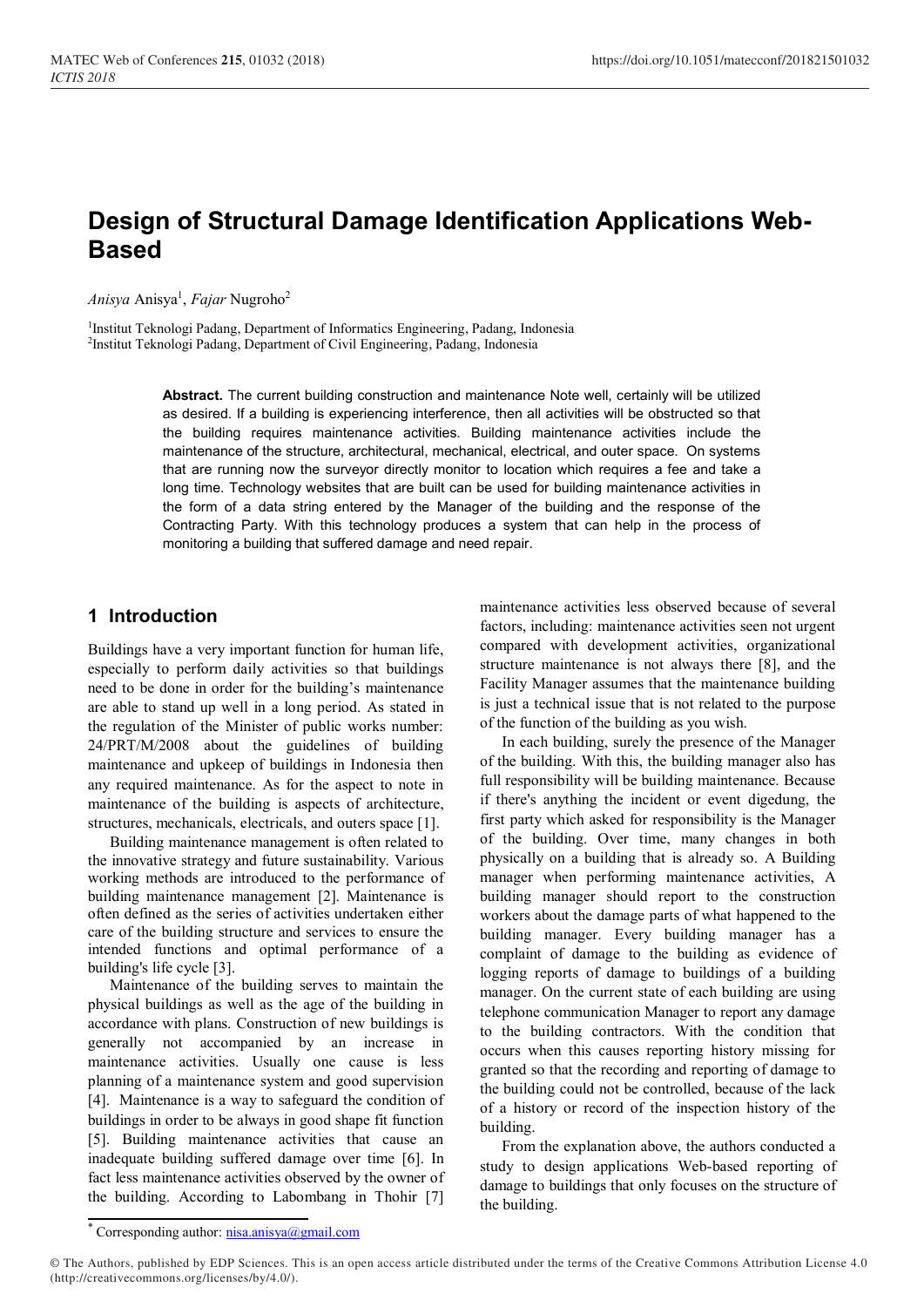# **2 Building Maintenance**

In each building, surely the presence of the Manager of the building. With this, a building manager also has full responsibility will be building maintenance. Because if there's anything the incident or event in building, the first party which asked for responsibility is the Manager of the building. Over time, many changes in both physically on a building that is already so. A building manager when performing maintenance activities, a building manager should report to the construction workers about the damage parts of what happened to the building manager. Every building manager has a complaint of damage to the building as evidence of logging reports of damage to buildings of the building manager. On the current state of each building using telephone communication Manager to report any damage to the building contractors. With the condition that occurs when this causes reporting history missing for granted so that the recording and reporting of damage to the building could not be controlled, because of the lack of a history or record of the inspection history of the building.

From the explanation above, the authors conducted a study to design applications Web-based reporting of damage to buildings that only focuses on the structure of the building.

Several theories related to this research are:

a. Building

Building is the physical manifestation of human work Copyright its main function is as a place of human activity at once limiting or a patron of the influence of the outside environment. According to the law – the Republic of Indonesia number 28 in 2002 about the Building. The building is defined as a form of physical work of construction that blends in with its position, as a place of human conduct its activities, for the residence, religious activities, business activities, social and cultural activities, and special events [8].

b. Purpose of the maintenance

Generally, the main objective of the maintenance process is:  $[6]$ 

- $\triangleright$  To extend the age of buildings
- $\triangleright$  To ensure the availability of equipment and also benefit from the investment of a maximum
- $\triangleright$  To ensure the safety of humans who use the building.
- $\triangleright$  To ensure readiness of the Operational of any equipment or supplies in the face of emergency situations such as fire
- c. Component maintenance building

The scope of the care and maintenance of the building, among others, are: [4]

- $\triangleright$  Architectural
- $\triangleright$  Structural
- Mechanical (Manage of Water, Sanitation, Plambing and Transportation)
- Electrical (power supply, Lighting, telephone, communication and Alarm)
- $\triangleright$  Maid (housekeeping).
- d. The categories of building damage

According to John OE in Malitha [9], there are 5 (five) different kinds of categories damage to the structure of a building that is as follows:

- $\triangleright$  Light damage to a building non-structure A building zoned non-structure suffered damage when things happen as follows:
	- 1. Cracks smooth (the width of the gap is smaller than 0.075 cm)
	- 2. On the stucco plastering tumbling Flakes
	- 3. Include a limited breadth

The action that needs to be done is repair (repair) in architecture without emptying the building.

 $\triangleright$  Damage to Light the structure of a building zoned Light level structure suffered damage when things happen as follows:

a. small Crack (the width of the gap between 0.075 to 0.60) at Plaster wall

- b. loose and tumbling
- c. Includes spacious great

d. damage to those parts of non-like structures on the chimney, lipstank, etc

e. ability to shoulder the load of the structure not much diminished.

f. be eligible function

The action that needs to be done is repair (repair) is the architecture so that the endurance

the buildings remain preserved. Repair with mild damage on the structure can be done without emptying the building.

- $\triangleright$  Damage to the structure of the medium level Medium Level Structure Damage happen when things as follows:
	- 1. large Crack (the width of the gap is greater than 0.60 cm) on the wall
	- 2. Cracks in many places, such as the load carrier walls, columns, chimneys, tilt and collapse.
	- 3. the ability of the structure to bear the burden of already reduced most
	- 4. be eligible function
	- Actions you need to do is:
	- 1. Recovery of parts of structures in retaining (strengthening) to withstand earthquake loads
	- 2. Repair (repair) in architecture
	- 3. Buildings emptied and can be inhabited again after the restoration process is finished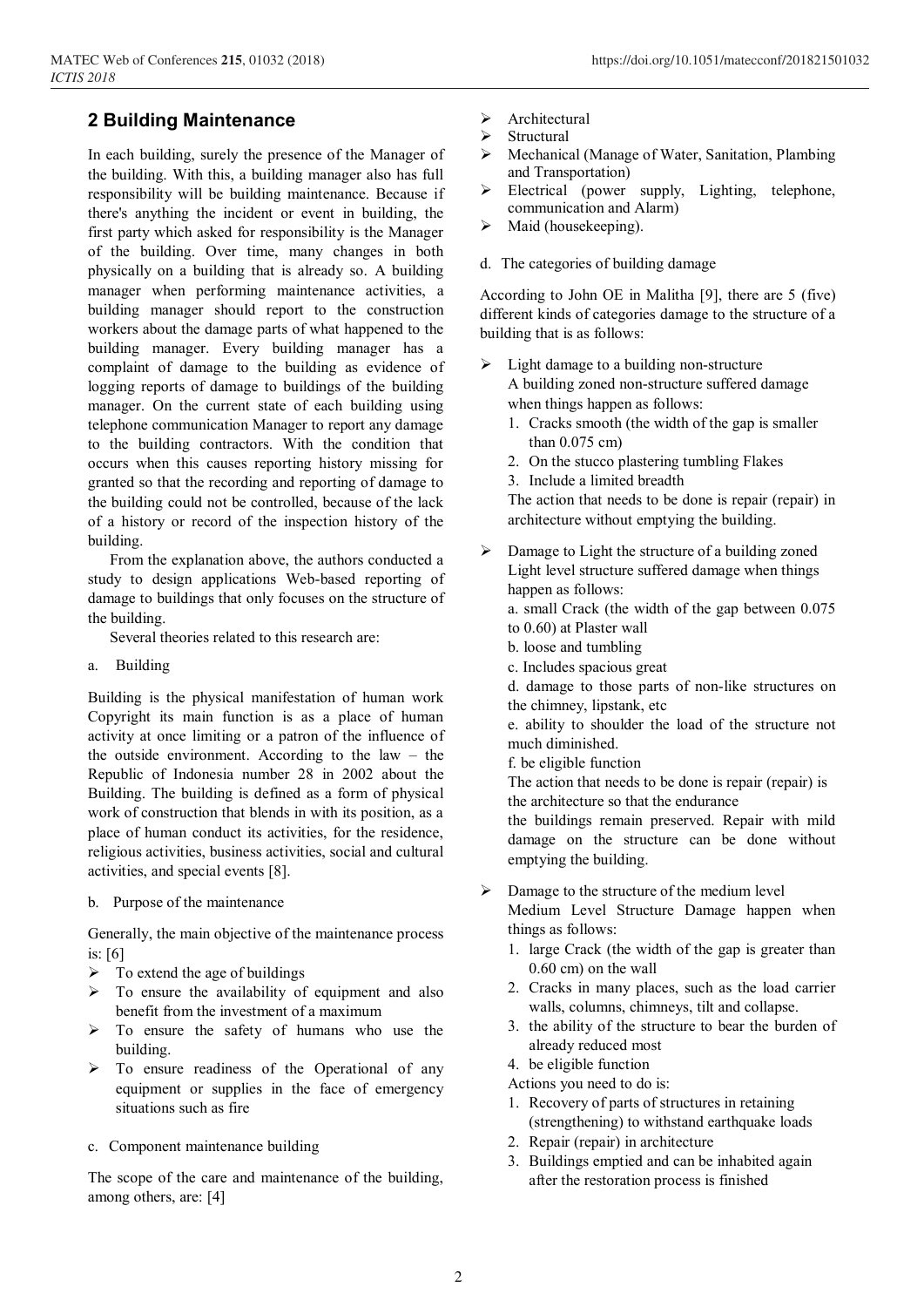- $\triangleright$  Damage to the structure of the level weight A building zoned heavy levels of structure damage if things happen as the following:
	- 1. Wall bearers load split and collapse
	- 2. separate buildings due to the failure of the elements of a binding element.
	- 3. approximately 50% of the main elements of damage
	- 4. Not be eligible function

The action that needs to be done is to destroy the building or done restoration and thoroughly before retaining the building habitable again. In conditions of damage such as this, the building became very dangerous, so it must be emptied.

 $\triangleright$  The Total Damage

A building classified as damaged total/fallen if things happen as follows:

- 1. fallen Buildings entirely (>65%)
- 2. most of the major components of the structure of the damaged
- 3. does not qualify function

The action that needs to be done is to destroy the buildings, clean up the site, and set up the new building.

c. Theory Website

This website may also be interpreted as a collection of pages that display text data information, still or moving image data, data, animation, sound, video and or a combination of both, be it static and dynamic. On the website page there is a hyperlink.

d. Database

According to Yuswanto in [9], Database is a collection of data/information regularly based on specific criteria that are related. In the world of computer, database can be categorized is very special because it has always been the main thing in designing computer systems. Surely there is some reason why the database becomes its own priorities in performance such as:

- a. The database contains not only the data but also contains a plan or capital data.
- b. Database can be the primary source being used simultaneously by different users in accordance with their needs.

# **3 Overview**

#### **3.1 Explanation System**

The system is designed to be used by two groups of users, i.e. contractors and the building manager, which will start its input from the contractor who insert data of building damage which they build.



**Fig. 1.** Context Diagram

#### **3.2 Question from System**

The system is run by started with a few questions. Questions can be seen from the following table 1. If question 1 is correct then it will go to question 1.1. otherwise the question number 2 will appear.

**Table 1**. Questions in the system

| No  | Categories                             | <b>Information</b>                                                                                     |
|-----|----------------------------------------|--------------------------------------------------------------------------------------------------------|
| 1.  | Non-<br>Structured<br>Light<br>Damage  | Smooth cracks (more gaps smaller than 0.075 cm) in stucco                                              |
| 1.1 |                                        | Plastering spills fall                                                                                 |
| 1.2 |                                        | Covers limited area                                                                                    |
| 2.  | Structured<br>Light<br>Damage          | Small cracks (gap widths between 0.075 and 0.60) on the wall                                           |
| 2.1 |                                        | Plastering is loose and collapsed                                                                      |
| 2.2 |                                        | Covers a large area                                                                                    |
| 2.3 |                                        | Damage to non-structural parts such as flue, lipstank, etc                                             |
| 2.4 |                                        | Worthy function                                                                                        |
| 3.  | Damage<br>Structure<br>medium<br>level | Big cracks (gap more than 0.60 cm) on the wall                                                         |
| 3.1 |                                        | cracks are widespread in many places, likes load bear wall,<br>columns, sloping chimneys and collapsed |
| 3.2 |                                        | The ability of the structure to carry the load has been partially<br>reduced                           |
| 3.3 |                                        | Worthy function                                                                                        |
| 4   | Damage<br>Structure<br>weight<br>level | The load-bearing wall is split and collapses                                                           |
| 4.1 |                                        | Buildings are separated by the failure of binder elements                                              |
| 4.2 |                                        | Approximately 50% of the main elements damaged                                                         |
| 4.3 |                                        | Not functional                                                                                         |
| 5.  | Total<br>Damage                        | Building full-collapsed $($ > 65%)                                                                     |
| 5.1 |                                        | Most of structure main component are damaged.                                                          |
| 5.2 |                                        | Not functional                                                                                         |

Case examples with questions answered as follows:

- 1. In which part of the crash:
	- a. structures (Columns, beams, walls, etc)  $\rightarrow$  True
	- b. Non-structures (chimneys, lipstank, etc)
- 2. Does the fallen buildings > 65%?
	- a. Yes
	- b. Not  $\rightarrow$  True
- 3. How to measure crack?
	- a. Cracking smooth (width slit  $< 0.075$  cm) on the stucco 1
	- b. Small Cracks (the width of the gap between 0.075
	- to 0.60) on the wall
	- c. Large Crack width slit > 0.60 cm on the wall